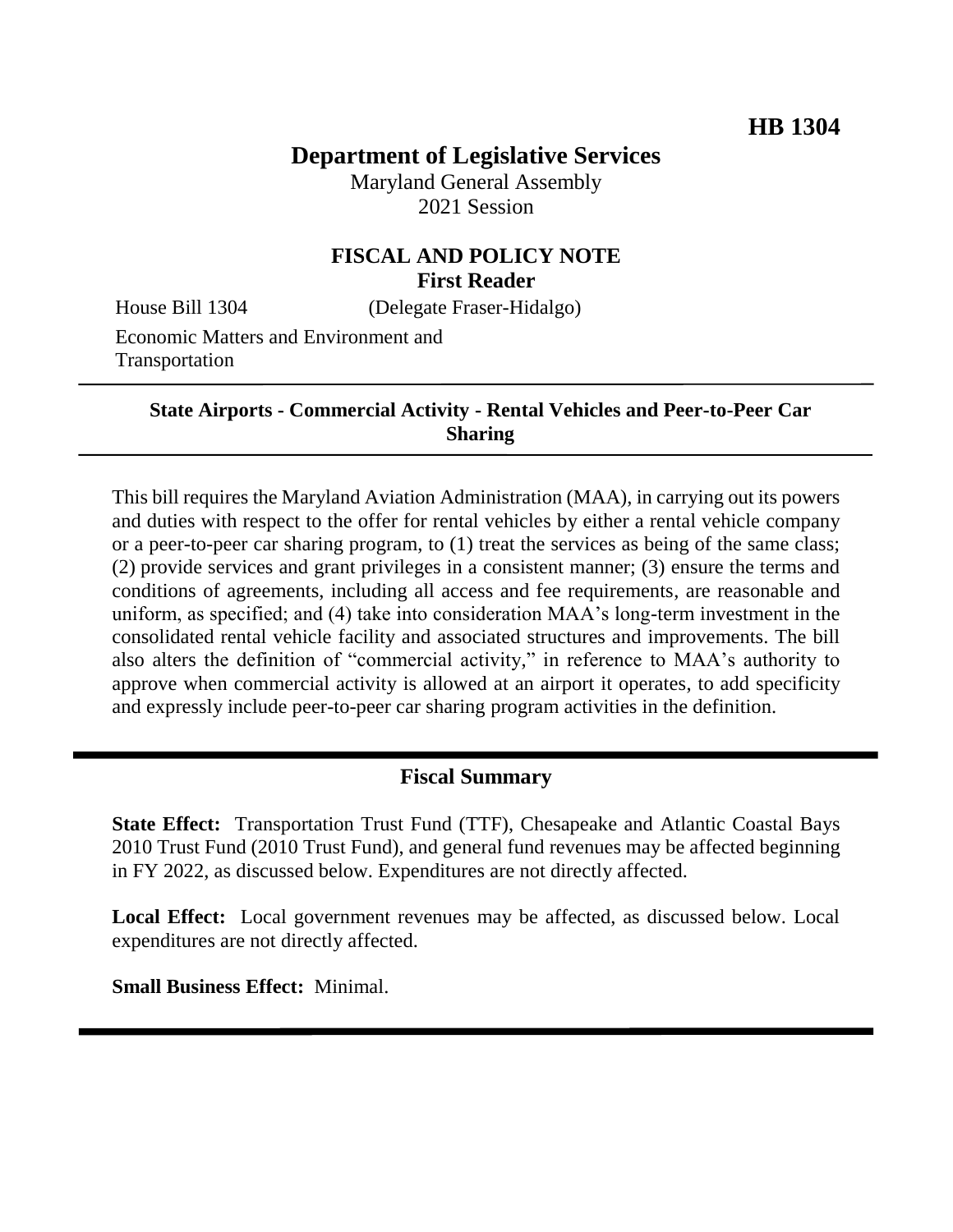## **Analysis**

**Bill Summary:** "Commercial activity" includes the offer or arrangement by a rental vehicle company or a peer-to-peer car sharing program of the rental or use of a motor vehicle by (1) listing, publishing, or advertising the rental or use by mentioning the formal or informal name of an airport operating by MAA, as specified; (2) listing, publishing, or advertising the rental or use of a motor vehicle parked on or located at airport property or facilities; (3) facilitating the use of motor vehicles to transport airport customers to or from airport property or facilities, as specified; or (4) promoting or marketing motor vehicles to transport airport customers to or from airport property or facilities, as specified.

The bill clarifies that commercial activity is *allowed* (instead of permitted) at an airport operated by MAA only when expressly authorized by and in a manner prescribed by MAA.

## **Current Law:**

#### *Maryland Aviation Administration*

MAA, as a unit of the Maryland Department of Transportation (MDOT), has responsibility for fostering, developing, and regulating aviation activity throughout the State. MAA is responsible for operating, maintaining, and developing the Baltimore-Washington International Thurgood Marshal Airport (BWI Marshall Airport), a State-owned airport, as a major center of commercial air carrier service in the State.

With the approval of the Secretary of Transportation, MAA has broad authority to contract, lease, or otherwise arrange with any person to (1) provide services to that person through the airport or MAA-operated facility or (2) use or improve for commercial purposes any part of the airport or facility or supply services, facilities, goods, commodities, or other things at the airport or facility. In doing so, MAA may establish terms and conditions and fix any charges, rentals, or fees that are reasonable and uniform for the same class of privilege or service and meet specified requirements.

Commercial activity (meaning the sale, merchandising, marketing, or promotion of any goods or services), at an airport operated by MAA is permitted only when expressly authorized by and in a manner prescribed by MAA.

#### *Rental Vehicles*

HB 1304/ Page 2 The Maryland Vehicle Law governs rental vehicles and details the requirements, rules, and procedures for motor vehicle rental companies operating in the State. For example, a vehicle may only be rented to an individual who holds a legal driver's license, and the company must keep detailed records about each individual to whom a vehicle is rented.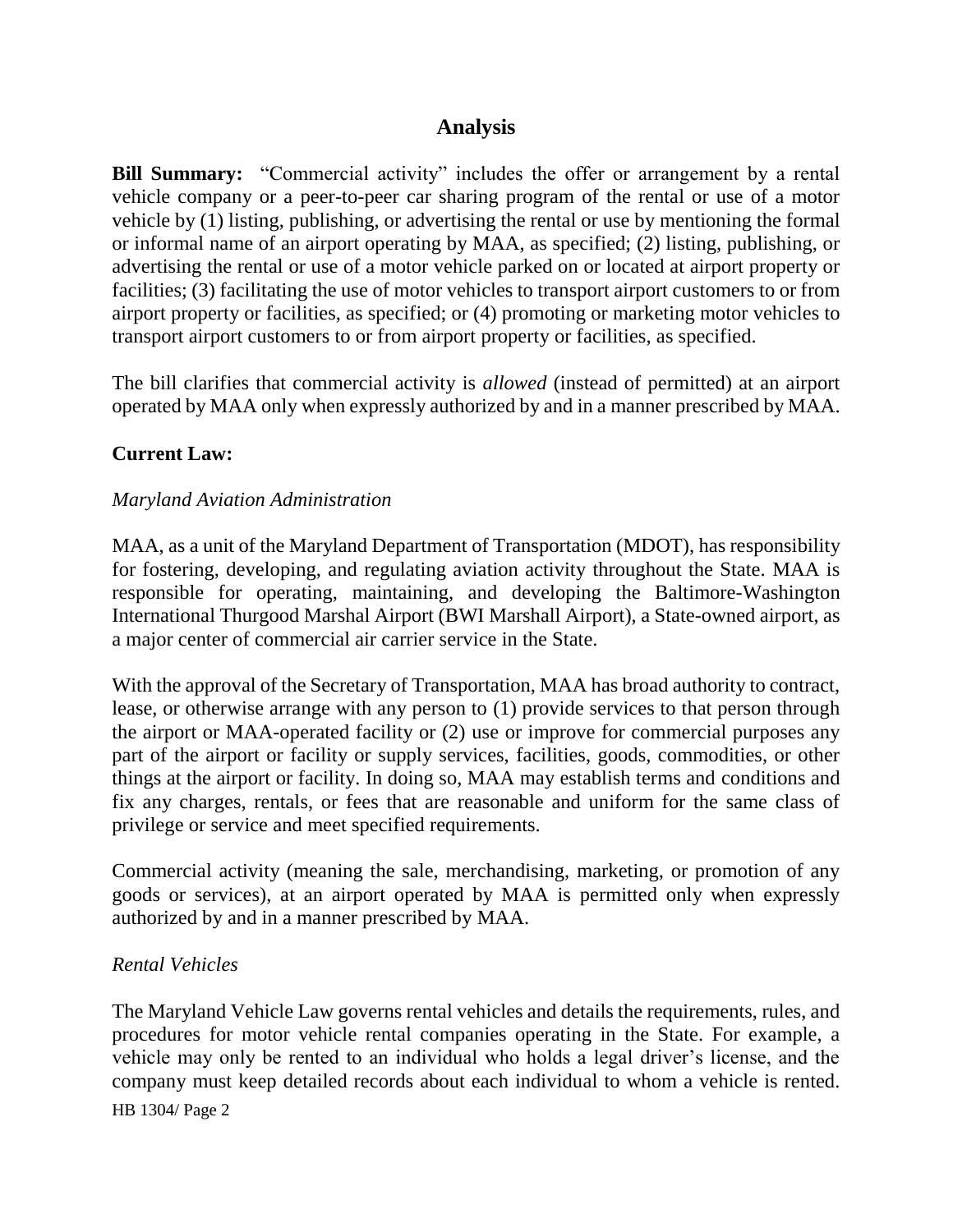"Motor vehicle rental company" means a person that is in the business of providing motor vehicles to the public under a rental agreement for a period of 180 days or less. The sales and use tax rate for short-term vehicle rentals in the State is 11.5%; revenue generated from the tax is distributed to the 2010 Trust Fund (55%) and TTF (45%).

#### *Peer-to-peer Car Sharing Programs*

A peer-to-peer car sharing program is an online platform that connects vehicle owners with drivers to enable the sharing of motor vehicles for financial consideration. Chapter 852 of 2018 established a (1) regulatory framework for peer-to-peer car sharing in the State; (2) a sales and use tax rate of 8% for related sales and charges, which was to terminate June 30, 2020, reverting to the standard 6% rate; and (3) regulatory processes for rates and fees charged to a renter through a program. Chapter 567 of 2020 extended the termination date of the 8% tax rate through June 30, 2021. Revenues from the sales and use tax on peer-to-peer car sharing accrues to the general fund.

## *Chesapeake and Atlantic Coastal Bays 2010 Trust Fund*

The 2010 Trust Fund was established in 2008 and is funded with a portion of revenues from the motor fuel tax and the sales and use tax on short-term vehicle rentals (which, collectively, generate approximately \$50.0 million each year for the trust fund). The trust fund is used for nonpoint source pollution control projects to help meet Chesapeake Bay restoration goals and to improve the health of the Atlantic Coastal Bays and their tributaries. Examples of nonpoint source projects that can be funded with the trust fund include cover crops, natural filters, and local watershed restoration projects, including stormwater management projects.

**State Revenues:** Under current law and practice, MAA contracts with various motor vehicle rental companies that pay fees to maintain a physical presence at the airport; for many years, these rental cars were the primary avenue for travelers flying into the State to rent a vehicle. Each vehicle that is rented through an airport rental company is subject to a customer facility charge of \$3.25 per day and, as noted above, the 11.5% sales and use tax on short-term vehicle rentals. As peer-to-peer car sharing programs have begun operating in the State in recent years, travelers have been able to more easily rent vehicles outside of the airport. When this occurs, MAA foregoes the facility charge and the tax revenues that it would otherwise collect, since peer-to-peer rentals are only subject to an 8% sales and use tax that is distributed to the general fund.

The State collected \$70.4 million from the sales and use tax on short-term vehicle rentals in fiscal 2020; 55% of the revenues (\$38.7 million) accrue to the 2010 Trust Fund, and 45% of the revenues (\$31.7 million) accrue to TTF. The State collected \$414,000 in sales and use taxes from peer-to-peer car sharing in fiscal 2019, which accrue to the general fund.

HB 1304/ Page 3